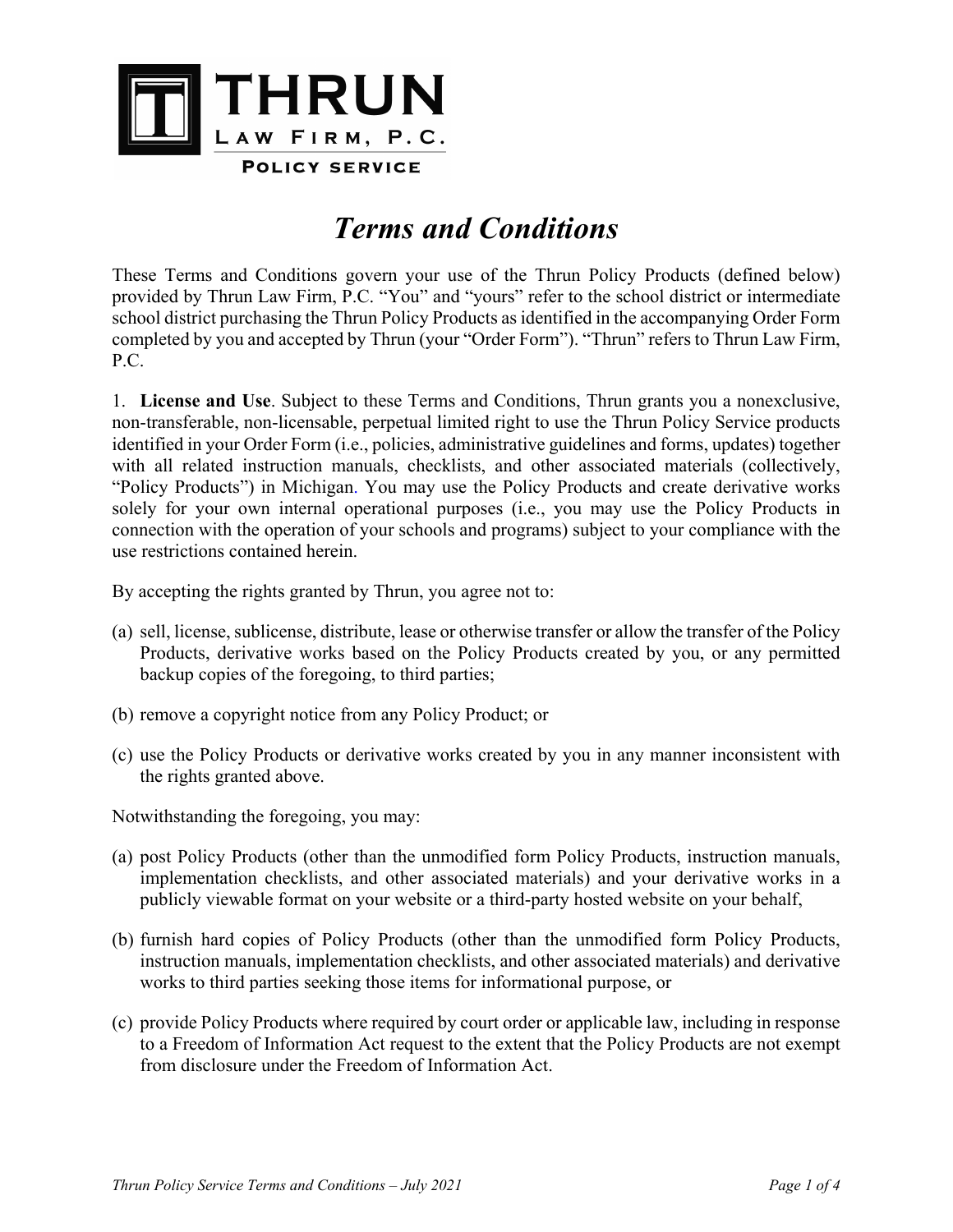If you fail to comply with any material obligation in these Terms and Conditions or the accompanying Order Form, including a failure to pay for Policy Products or an unauthorized transfer of Policy Products to a third party, Thrun may terminate the license granted to you in its sole discretion.

2. **Ownership of Intellectual Property**. You acknowledge and agree that Thrun is the sole and exclusive owner of the Policy Products, as may be revised and amended from time to time, including any derivative works created by you that are based on the Policy Products. You further acknowledge and agree that the Policy Products are protected by copyright and other proprietary rights and laws. You agree that Thrun may use your feedback and derivative works to revise and/or create new Policy Products, which shall continue to be owned by Thrun.

3. **Your Responsibilities**. The Policy Products are generic in nature and not tailored for your particular school district or intermediate school district. You are responsible for selecting any identified options within the Policy Products and modifying the Policy Products to suit your particular needs. Although Thrun's updates to the Policy Products will assist you, you are ultimately responsible for keeping your policies, administrative guidelines, and forms up to date. You must provide all equipment and software necessary to access and use the Policy Products in the form provided to you by Thrun, including, but not limited to, Microsoft Word. You are responsible for any fees, including Internet connection or mobile fees, that you incur when using the Policy Products online or through a third party platform.

4. **Warranties and Disclaimers**. Thrun represents and warrants that it has full right, power, and authority to grant you the license to use the Policy Products described in Section 1 and that, subject to your compliance with these Terms and Conditions, your use of the Policy Products will not infringe any copyright, trademark, or patent. If another person asserts that your use of the Policy Products in accordance with these Terms and Conditions violates that person's copyright, trademark, or patent, Thrun will, at its option, defend you against such assertions at Thrun's cost or provide you a full refund for fees paid for Policy Products; provided, however, that Thrun is not obligated to defend you against such assertions or provide you a refund if the violation or infringement is caused by modifications to the Policy Products by any person or entity other than Thrun. Because you are responsible for modifying the Policy Products to suit your particular needs, Thrun provides the Policy Products to you "as is" and without warranties of any kind, whether express, implied, or arising under the law, including, without limitation, warranties of merchantability or fitness for a particular purpose.

You assume all responsibility for any modifications to, or derivative works you create from, the Policy Products. If you modify, or create derivative works from, Thrun Policy products, you are solely responsible for such modifications or derivative works and all liability arising from the modifications or derivative works. If you unsubscribe from updates, you are solely responsible for keeping the Policy Products up to date and legally compliant. You are responsible for maintaining the confidentiality of Thrun Law Firm website login and password credentials provided to you, and you agree that you will not share these credentials with any third party without Thrun's advance written consent. You will immediately report the loss, disclosure, or misuse of your credentials to Thrun. You must maintain such credentials for the length of time you want to access the Policy Products, and you understand that you may be charged an additional fee for replacement credentials. Your use of a website and/or third-party solution to access or post the Policy Products is at your risk.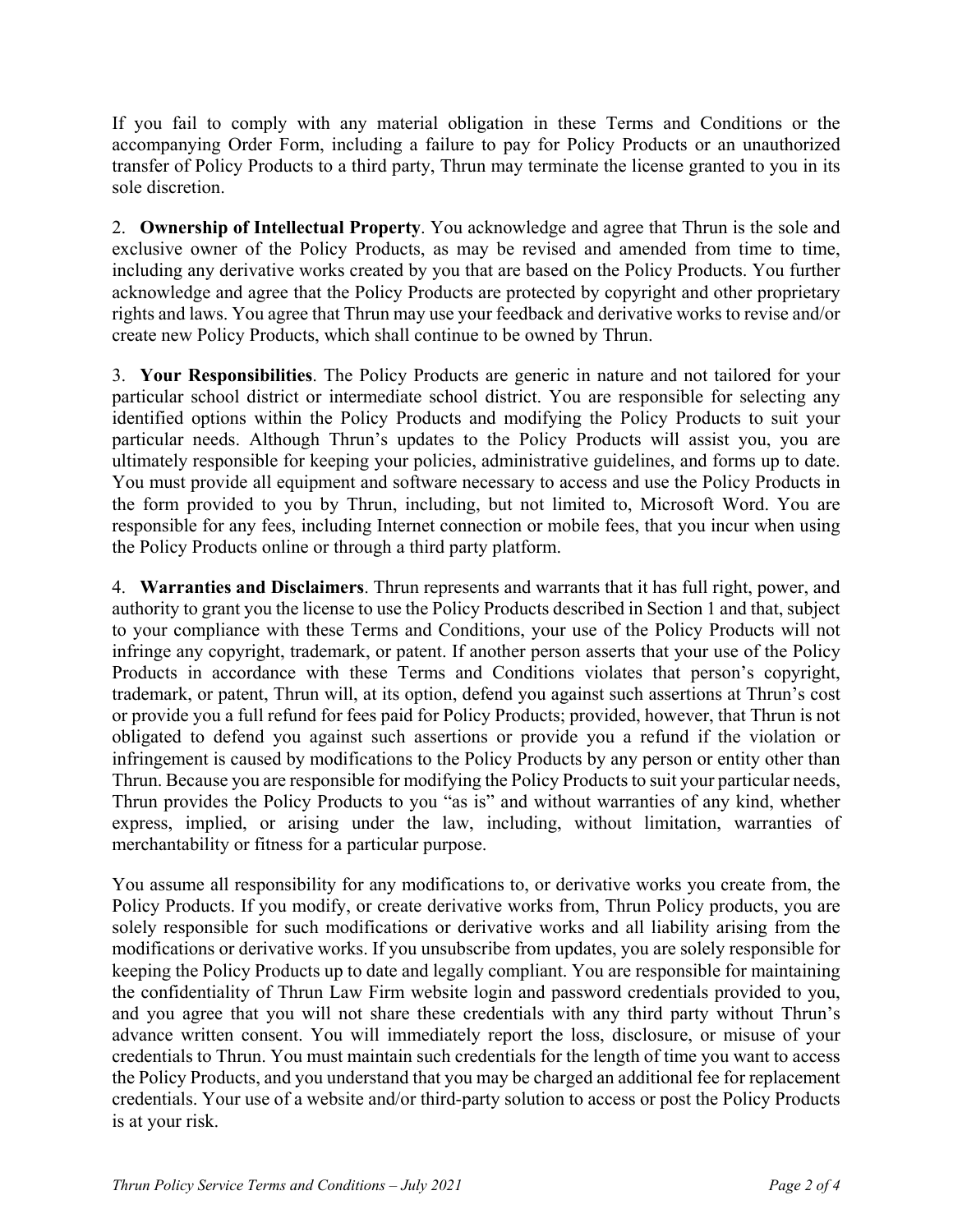5. **Updates and Pricing**. If you elected to purchase updates as shown on the Order Form, you will be provided with updates at least on an annual basis, unless Thrun determines that no updates are necessary. If Thrun determines that legal changes require more frequent updates, Thrun will provide one or more additional updates during the year. The annual period for updates runs from July 1 through June 30 of each year.

Thrun will bill you for updates in May or June for the most recently completed annual update period. For example, if you purchase updates in 2021, we will provide updates as needed throughout the 2021-2022 school year and then invoice you for the annual fee in May or June 2022. You may terminate your update subscription at any time; provided, however, that you must pay the applicable update fee (and you will receive updates) for the current annual period if you terminate your subscription after December 31.

Current pricing information is shown on the Order Form. In the future, Thrun may change its pricing for Policy Products and, if that happens, Thrun will notify you of the pricing changes for the upcoming annual period before it begins.

Thrun reserves the right to discontinue updates at any time, except that if you already paid the update fee for a given annual period, Thrun will, in its discretion, either refund you the update fee for that period or provide updates through the end of that period.

The prices shown on the Order Form do not include the cost of attorney time to draft a new policy, or modify an existing Policy Product, on your behalf. At your request, Thrun will prepare a new policy, or modify an existing Policy Product, on your behalf and bill you at the respective attorney's hourly rate.

6. **Payment of Fees.** You agree to pay all fees in accordance with the terms set forth in the Order Form and as further described herein. All fees are exclusive of all taxes, levies, or duties imposed by taxing authorities, and you are responsible for payment of all such taxes, levies or duties. You shall pay all invoices within 30 days. If you do not timely pay any amount due, Thrun may terminate the licenses granted to you.

7. **Use of Third-Party Services**. Links and referrals Thrun provides to third party services, products and solutions are provided for your convenience only. Thrun is not responsible for, and does not endorse, control, or make any warranties as to the products or services provided by third parties. You are responsible for complying with the terms of use for third party services and products.

8. **Remedies**. If you fail to comply with your obligations under Section 1 "License and Use" above, in addition to Thrun's right to terminate your license to use the Policy Products, Thrun will be entitled, without proof of damages, to immediate injunctive relief (including but not limited to, a temporary restraining order, temporary injunction, and permanent injunction, all without bond), restraining you from any further use of the Policy Products and requiring that all copies be immediately returned to Thrun. This Section does not limit Thrun's right to pursue any other remedy or relief. You further agree that Thrun's pursuit of any remedy will not constitute a limitation of other available remedies.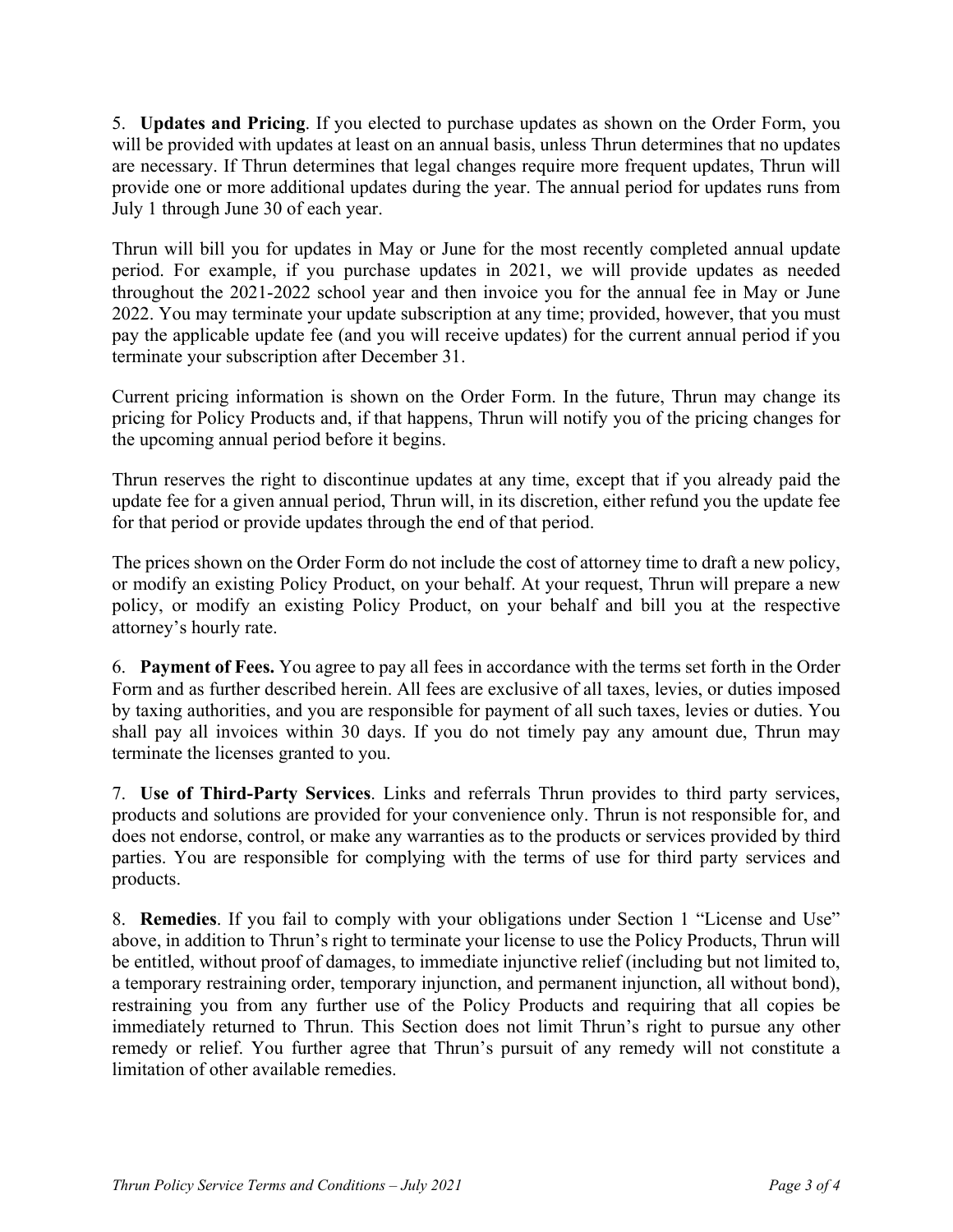9. **Limitation of Liability**. Under no circumstances shall Thrun be liable for any indirect, incidental, special, or consequential damages that result from the use of, or inability to use, the Policy Products; provided that this exclusion shall not apply to damages caused by your use of the Policy Products pursuant to Thrun's legal advice in a manner consistent with these Terms and Conditions and the Order Form.

10. **Waiver**. The failure of either party to insist upon strict performance of any covenants or conditions of these Terms and Conditions or to exercise any option herein conferred in any one or more instances shall not be construed as a waiver or relinquishment of any such covenants, conditions, or options, but shall be and remain in full force and effect. No covenant, term, or condition of these Terms and Conditions shall be deemed to have been waived by either party unless such waiver be in writing by that party.

11. **Entire Agreement**. These Terms and Conditions, together with your Order Form, sets forth all covenants, promises, agreements, conditions, and understandings between you and Thrun concerning the use of the Policy Products.

12. **Amendments**. Upon thirty (30) days' written notice to you, Thrun may modify these Terms and Conditions at any time. Otherwise, no subsequent alteration, amendment, change or addition to these Terms and Conditions shall be binding upon the parties unless reduced in writing and signed by both parties.

13. **Severability**. If any term, covenant, or condition of these Terms and Conditions or the application thereof to any person or circumstance shall, to any extent, be invalid or unenforceable, the remainder of these Terms and Conditions or their application shall not be affected thereby and each term, covenant, or condition of these Terms and Conditions shall be valid and enforceable to the fullest extent permitted by law unless removal of such term, covenant, or condition materially impacts the general intent of these Terms and Conditions.

14. **Governing Law**. These Terms and Conditions and your use of the Policy Products will be governed, construed, and interpreted pursuant to the laws of the State of Michigan.

15. **Remedies Not Exclusive**. The parties agree that each and every right, remedy, and benefit provided by these Terms and Conditions is cumulative and shall not be exclusive of any other right, remedy, or benefit set forth in these Terms and Conditions or allowed by law.

16. **Assignment**. Thrun may transfer, subcontract, or assign its rights and/or obligations under these Terms and Conditions without notifying you or obtaining your consent. You may not transfer or assign your rights or obligations under these Terms and Conditions.

17. **Notices**. You agree that we may send notifications regarding the Policy Products and these Terms and Conditions to you via email.

18. **Review**. You may seek independent legal counsel (other than Thrun) regarding these Terms and Conditions and your purchase of the Policy Products.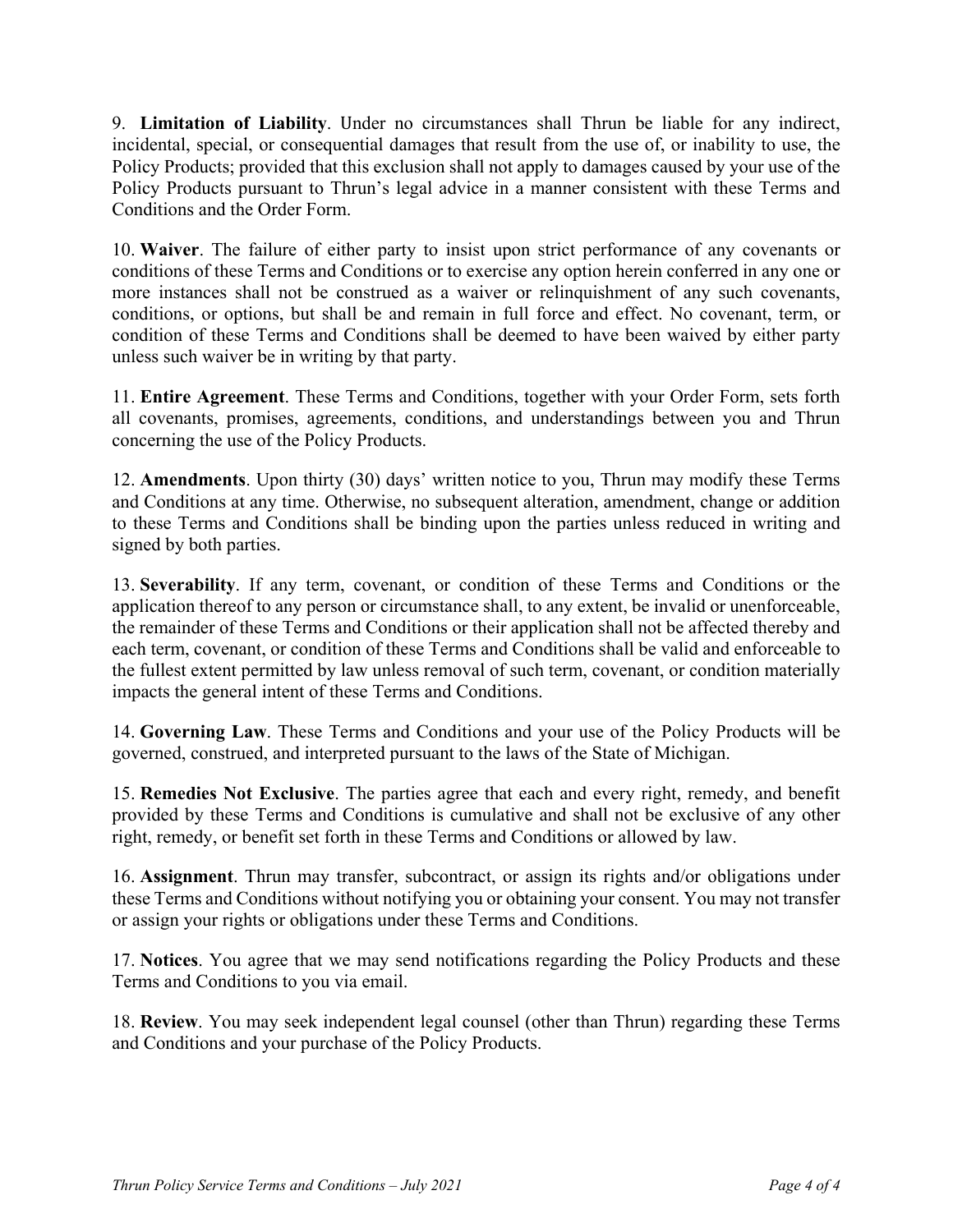

# *Order Form*

Thrun Law Firm's comprehensive Policy Manual is available for purchase and distribution. Although not required for Policy Manual implementation, the related Administrative Guidelines and Forms are available.

## **2021-2022 School Year Pricing Information**

| <b>Retainer Clients</b>         |                    | <b>Non-Retainer Clients</b>     |                    |
|---------------------------------|--------------------|---------------------------------|--------------------|
| Policy Manual                   | \$7,000            | Policy Manual                   | \$9,500            |
| Administrative Guidelines/Forms | \$4,000            | Administrative Guidelines/Forms | \$6,500            |
| Annual Updates (2021-22 SY)     | up to $$2,500/$ SY | Annual Updates (2021-22 SY)     | up to $$4,000/$ SY |

Prices in future school years are subject to change.

#### **Annual Updates**

Thrun Law Firm will update the Policy Manual, Administrative Guidelines, and Forms annually and on an "as needed" basis. The annual update fee may be less than \$2,500 (for retainer clients) or \$4,000 (for non-retainer clients) if few or no updates are necessary in a given school year. Update fees are subject to automatic annual renewal and are invoiced in May or June for the current school year. Annual updates will cover July 1 to June 30 of each year.

#### **Implementation**

After receiving a completed order form, Thrun Law Firm will provide the named contact person with confirming correspondence and instructions on how to access the Policy Manual, along with an implementation checklist. The district will be billed once the order form has been processed.

#### **Online Platform**

The Policy Manual does not require districts to subscribe to an online platform from any particular vendor. Districts may inquire with their current online platform to determine if the current platform is compatible for posting the Policy Manual. Thrun Law Firm is not endorsing or recommending any particular platform to host board policies.

Districts may inquire with MASB about the BoardBook meeting management product, which offers a new online document system called BoardBook Manuals to host policies on a searchable, web-based platform. Please contact Stacy Washington at **[swashington@masb.org](mailto:swashington@masb.org)** or 517-327-5936 for additional information about BoardBook Manuals.

Districts may also inquire with eBoardsolutions, which is another company that develops board management software, including online document hosting. The contact person is Charlie Rigby at [crigby@eboardsolutions.com](mailto:crigby@eboardsolutions.com) or (770) 822-3626.

#### **Policy Implementation Meetings**

The Thrun Policy Manual is not ready for immediate adoption by your Board until it is first reviewed and customized by your district. As a part of the policy service fees, Thrun Law Firm will conduct regular policy information meetings via Zoom to review the policies and discuss options identified within the policies. The dates for those meetings are emailed to subscribing districts and published in Thrun Law Firm's monthly *School Law Notes*.